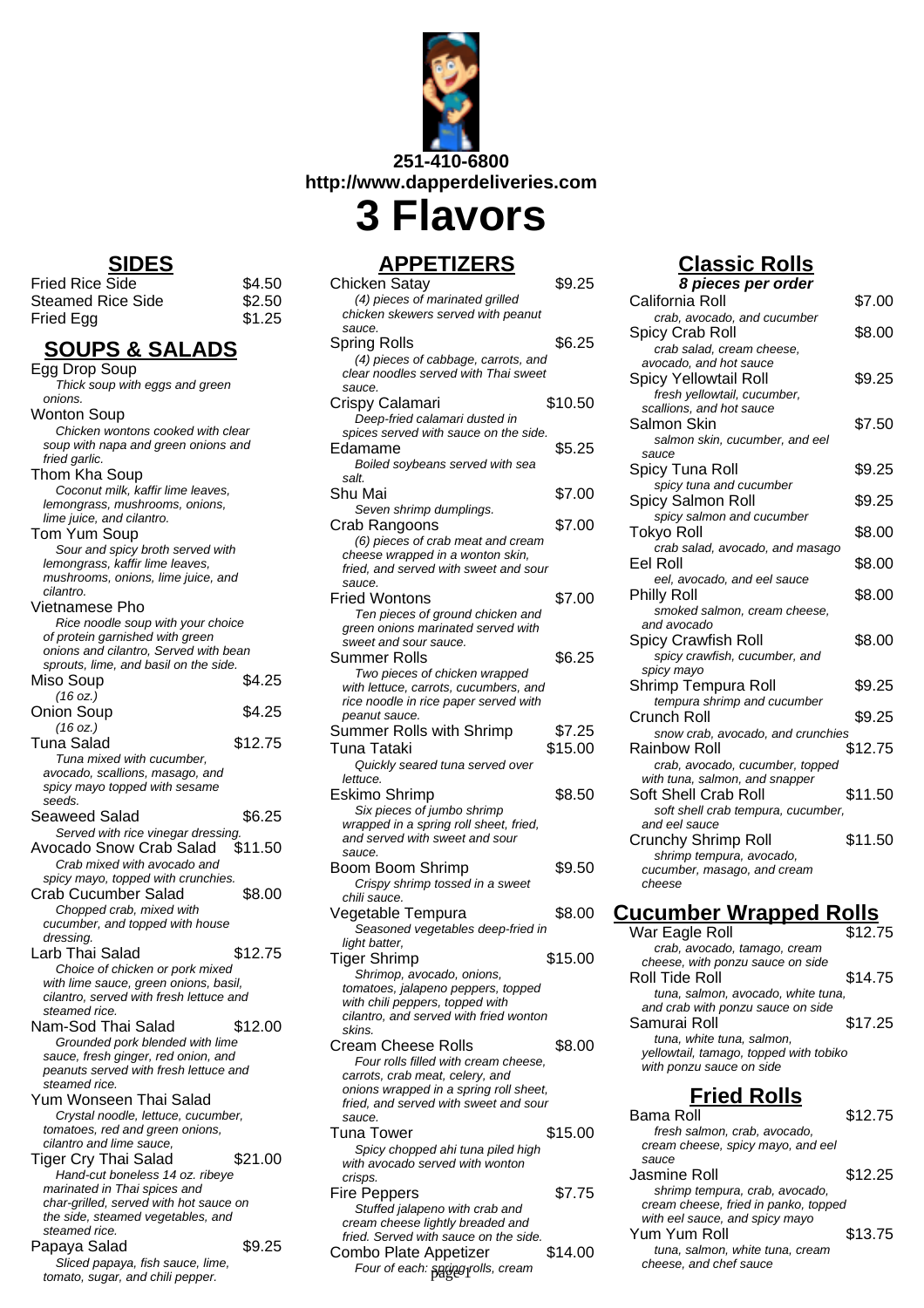#### Thai Beef Salad \$15.00

Grilled steak strip mixed with lettuce, cucumber, onion scallion, cilantro and pepper in lime juice, fish sauce and palm sugar.

# **BEVERAGES**

| Sweet Tea        | \$3.00 |
|------------------|--------|
| Unsweetened Tea  | \$3.00 |
| Hot Jasmine Tea  | \$3.00 |
| Hot Green Tea    | \$3.00 |
| Thai Hot Coffee  | \$3.00 |
| Thai Iced Tea    | \$3.00 |
| Thai Iced Coffee | \$3.50 |
| Coke             | \$3.00 |
| Diet Coke        | \$3.00 |
| Sprite           | \$3.00 |
| Pink Lemonade    | \$3.00 |
| Dr. Pepper       | \$3.00 |
| Root Beer        | \$3.00 |
|                  |        |

### **DESSERTS**

| Sweet Sticky Rice with Custard\$7.00 |        |
|--------------------------------------|--------|
| <b>Cheese Cake</b>                   | \$6.25 |
| Thai Doughnuts                       | \$3.50 |
| Sweet Sticky Rice with Mango \$8.00  |        |
| <b>Tempura Cheesecake</b>            | \$7.75 |

## **Maki Rolls**

| 6 pieces per order      |        |
|-------------------------|--------|
| Avocado Roll            | \$5.25 |
| Kappa Maki              | \$5.25 |
| Oshinko Maki            | \$5.25 |
| Crab Roll               | \$5.75 |
| Tamago Maki             | \$5.75 |
| <b>Tuna Maki</b>        | \$5.75 |
| Salmon Roll             | \$5.75 |
| Ultimate Vegetable Roll | \$7.75 |
|                         |        |

| cheese rolls, and Eskimo shrimp and<br>served with sweet and sour sauce.<br>Gvoza | \$8.00 |
|-----------------------------------------------------------------------------------|--------|
| Six pork dumplings served with                                                    |        |
| sauce on the side.                                                                |        |

#### **HIBACHI, JAPANESE DINNERS AND JAPANESE NOODLES**

### **All hibachi dinners served with mixed vegetables, noodles, fried rice, soup**

| and salad.                                                            |         |
|-----------------------------------------------------------------------|---------|
| Donburi                                                               | \$16.25 |
| Grilled steak and fried egg, topped                                   |         |
| with rice, with house special sauce,                                  |         |
| served with sauteed mushrooms and                                     |         |
| scallions                                                             |         |
| Katsu Chicken or Pork                                                 | \$18.50 |
| Panko-breaded chicken or pock                                         |         |
| cooked with eggs and vegetables<br>and steamed rice with sauce on the |         |
| side.                                                                 |         |
| Katsudon Chicken                                                      | \$18.50 |
| Panko-breaded chicken cooked                                          |         |
| with eggs and vegetables in sweet                                     |         |
| soy sauce over steamed rice.                                          |         |
| Katsudon Pork                                                         | \$19.75 |
| Panko-breaded pork cooked with                                        |         |
| eggs and vegetables in sweet soy                                      |         |
| sauce over steamed rice.                                              |         |
| Seafood Tempura                                                       | \$19.75 |
| Tempura-fried shrimp, crab, and                                       |         |
| whitefish, served with sauce on the<br>side.                          |         |
| Rock Lack Beef                                                        | \$20.75 |
| Ribeye steak stir-fried in                                            |         |
| homemade sauce served over green                                      |         |
| onions and onions.                                                    |         |
| Ramen Noodle Soup                                                     |         |
| Thin noodles served in broth with                                     |         |
| cabbage, bean sprouts, green onions                                   |         |
| and carrots.                                                          |         |
| Udon Soup                                                             |         |
| Thick noodle soup in broth with                                       |         |
| cabbage, bean sprouts, green                                          |         |
| onions, and bok choy.                                                 |         |
| Yakisoba                                                              |         |

Sauteed egg noodles, onions, green onions, cabbage, and baby corn.

Spicy Yakiudon Pan-fried thick rice noodles and vegetables in spicy teriyaki sauce.

## **THAI DINNER ENTREES**

#### **Served with steamed rice.** Pad Garlic Entree

Garlic sauce with black and white pepper.

Pad Ginger Entree Sauteed onions, bell peppers, carrots and mushrooms, in a light ginger sauce,

Pad Prikh Khing Shrimp Entree Stir-fried prik khing curry paste with green beans, bell peppers, onions and Thai basil.

Pad Cashew Entree Stir-fried choice of meats with onions, carrots, bell peppers, pineapples, and cashew nuts in a light Thai sauce.

Pad Basil Leaves Entree Stir-fried garlic, onion, bell peppers, carrots, mushrooms, and Thai basil in a brown sauce

#### Pad Broccoli Entree Stir-fried broccoli with choice of

meat in a light Thai sauce. Pad Sweet and Sour Entree Stir-fried pineapples, bell peppers, onions, carrots, cucumbers,

| Spicy Crawfish Tempura Roll<br>spicy crawfish, cream cheese,<br>crab, topped with eel sauce, and | \$13.75 |
|--------------------------------------------------------------------------------------------------|---------|
| spicy mayo                                                                                       | \$13.75 |
| Sunrise Roll                                                                                     |         |
| salmon, tuna, cream cheese, crab,                                                                |         |
| topped with chef sauce                                                                           |         |
| <b>Yellowtail Lover Roll</b>                                                                     | \$12.75 |
| yellowtail, asparagus, cream                                                                     |         |
| cheese served with seaweed salad                                                                 |         |
| and ponzu sauce on side                                                                          |         |
| Crunchy Jalapeno Roll                                                                            | \$12.75 |
| shrimp tempura, crab, cream                                                                      |         |
| cheese, jalapeno, deep fried, and                                                                |         |
| topped with eel sauce and spicy                                                                  |         |
| mayo                                                                                             |         |
| Mobilian Roll                                                                                    | \$15.00 |
| tuna, cream cheese, avocado, and                                                                 |         |
| crab salad with spicy mayo, and eel                                                              |         |
| sauce                                                                                            |         |
| Super Fried Roll                                                                                 | \$15.00 |
| fried mix fish chef choice.                                                                      |         |
| cucumber, cream cheese, topped                                                                   |         |
| with spicy mayo and eel sauce                                                                    |         |
| Firecracker Roll                                                                                 | \$17.25 |
| spicy tuna, cream cheese, jalapeno                                                               |         |
| tempura, deep fried, and topped with                                                             |         |
| spicy tuna, tobiko, eel sauce, spicy                                                             |         |
| mayo, and wasabi                                                                                 |         |
| 3 Flavors Roll                                                                                   | \$20.75 |
| lobster, asparagus, avocado,                                                                     |         |
| cream cheese, and sauce on side                                                                  |         |
| Fried SpicyTuna Roll                                                                             | \$12.75 |
| Spicy tuna roll deep-fried in panko,                                                             |         |
| topped with spicy mayo, hot sauce,                                                               |         |
| and scallions.                                                                                   |         |

### **Special Rolls**

Sakura Special Roll \$13.75 spicy tuna, salmon, avocado, topped with crab salad, masago, and eel sauce Double Shrimp Special Roll \$13.75 tempura shrimp, cucumber, topped with shrimp, avocado crunch, and eel sauce Pandora Special Roll \$13.75 smoked salmon, cream cheese, asparagus topped with avocado, crab salad, masago, and chef sauce Alaskan Special Roll \$13.75 crab salad, asparagus, topped with smoked salmon, tobiko, and chef sauce T.C. Special Roll \$12.75 fried shrimp, snow crab, topped with crabstick, avocado, eel sauce, and spicy mayo Super Crunch Special Roll \$14.00 crunch, mayo, masago, topped with smoked salmon and eel sauce Legacy Special Roll \$15.00 spicy tuna, cucumber, topped with eel, avocado, crunch, spicy mayo, and eel sauce Tuna Lover Roll \$15.00 spicy tuna, cucumber, topped with fresh tuna, white tuna, spicy mayo, and eel soy Dynamite Special Roll \$15.00 tempura shrimp, crab, cream cheese, topped with baked seafood, crunch, and eel soy Super California Special Roll \$15.00 California style topped with eel, avocado, crispy tempura, and eel sauce Sony Special Roll \$16.25 tempura shrimp, asparagus, topped with avocado, shrimp, crab, crunch, spicy mayo, and eel sauce Snow White Special Roll \$15.00 California roll style topped with

white tuna, crunch, and chef sauce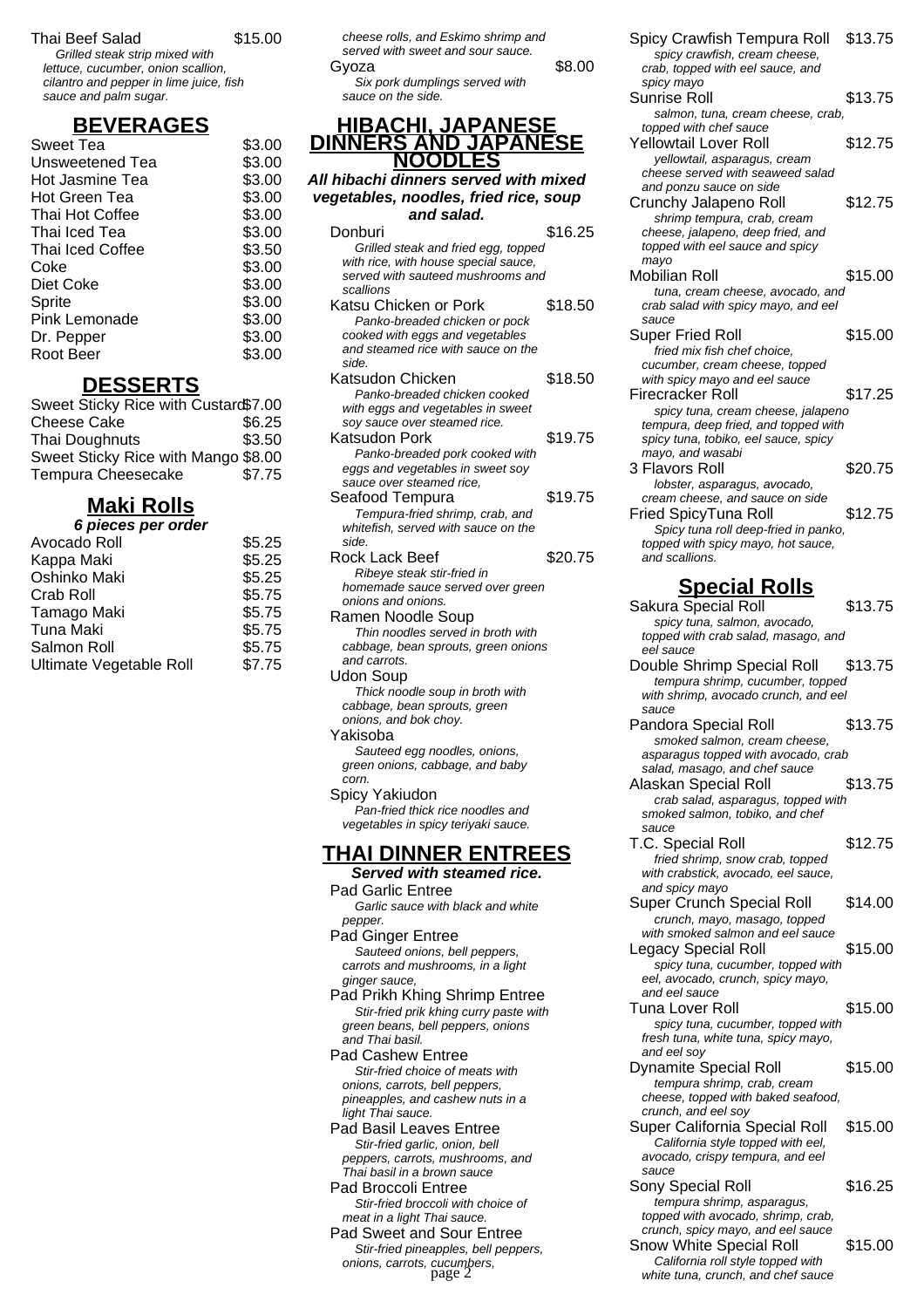tomatoes, and green onions, in a light sweet sauce. Pad Spicy Eggplant Entree Stir-fried eggplant, bell peppers, bay corn, onions, and basil in a light Thai sauce, Crunchy Chicken Entree \$15.00 Roasted chili paste crispy chicken stir-fried with onions, carrots, bell peppers, and cashew nuts. Pad Cabbage Entree Stir-fried cabbages, carrots, onions, and choice of meat in a light Cantonese sauce, Pad Veggie Delight Entree Stir-fried assorted vegetables in a light Thai sauce, Three Flavors Fish Deep-fried fish in Three Flavors sauce. Served with steamed rice and vegetables. Red Curry Red/Green bell peppers, bamboo, carrots, and basil in coconut milk. Massaman Curry Onions, carrots, and potatoes topped with peanuts Panang Curry Panang curry paste in a rich coconut milk with bell pepper and Thai basil. Green Curry Zucchini, green beans, bell peppers, and basil in coconut milk. Pineapple Curry Pineapple, basil, and bell peppers. **THAI FRIED RICE, SALAD AND NOODLES** Thai Fried Rice Tossed together with onions, eggs, carrots, and peas. Spicy Fried Rice Tossed in eggs, onions, green onions, red bell peppers, mushrooms and basil Pineapple Fried Rice Tossed in eggs, pineapple chunks, onions, carrots, green onions, curry powder, raisins, and cashew nuts..95 Crab Fried Rice \$14.89 Eggs, onions, green onions, and crab. Lard Nar Thai Noodles Pan-fried with rice, noodles with eggs, broccoli, and carrots tossed with a light gravy sauce. Pad Thai Noodles Pan-fried thin rice noodles with eggs, bean sprouts in Pad Thai sauce, topped with ground peanuts, and lime on the side. Crunchy Noodles Crunchy noodles with mixed vegetables Lo Mein Noodles Pan-fried yellow noodles with carrots, broccoli, onion and eggs. Pad Woonsen Thai Noodles Pan-fried glass noodles with eggs, broccoli, onions, and mushrooms and carrots. Pad See Ew Noodles Pan-fried wide rice noodles with eggs, broccoli, and carrots in sweet soy sauce,

Pad Kee Mao Noodles Pan-fried wide rice noodles with eggs. green onions, basil, carrots, onions, bell peppers, and mushrooms.



| Airport Special Roll<br>crab, cucumber, avocado, topped                                        | \$15.25 |
|------------------------------------------------------------------------------------------------|---------|
| with tuna, salmon, and chef sauce<br>WasabiSpecial Roll<br>tuna, salmon, yellowtail, cucumber, | \$15.25 |
| avocado, wasabi, tobiko, and wasabi<br>sauce                                                   |         |
| Red Dragon Special Roll<br>shrimp tempura, cucumber, topped                                    | \$16.25 |
| with spicy tuna, crab, tobiko, spicy<br>mayo, and eel soy                                      |         |
| Hot Mama Special Roll                                                                          | \$17.25 |
| shrimp tempura, spicy tuna,<br>asparagus, cream cheese, topped                                 |         |
| with baked seafood                                                                             |         |
| <b>Volcano Special Roll</b>                                                                    | \$17.25 |
| California style and topped with                                                               |         |
| baked, spicy scallop, crunch, and                                                              |         |
| spicy mayo                                                                                     |         |
| Mount Fuji Special Roll                                                                        | \$17.25 |
| California style topped with cooked<br>mix seafood, crunch, scallions, and                     |         |
| chef sauce                                                                                     |         |
| Devil Special Roll                                                                             | \$17.25 |
| spicy tuna roll topped with seared                                                             |         |
| tuna and served with ponzu sauce on                                                            |         |
| side                                                                                           |         |
| Lobster Special Roll                                                                           | \$21.50 |
| lobster, asparagus, avocado,                                                                   |         |
| topped with crab salad, tobiko,                                                                |         |
| crunch. and seafood sauce                                                                      |         |

#### **Nigiri and Sashimi**

**2 pieces per order / sashimi \$1.00 extra** Mackerel (Saba) \$4.25 Egg Omelet (Tamago) \$4.25 Crabstick (Kanikama) \$4.25 Salmon (Sake) \$5.00 Red Snapper (Tail) \$4.75 Conch \$4.75 Arctic Clam (Hokkigai) \$4.75 Squid (Ika)  $$4.75$ Shrimp (Ebi) \$4.75 Eel (Unagi)  $$5.00$ Flying Fish Roe (Tobiko) \$5.00 Salmon Roe (Ikura) \$5.00 Tuna (Maguro) \$5.25 White Tuna (Escolar) \$5.25 Smoked Salmon \$5.25 Scallop (Hotate) \$5.25 Smelt Roe (Masago) \$5.25 Yellowtail (Hamachi)  $$5.75$ <br>Sushi Rice Bowl  $$18.50$ Sushi Rice Bowl Tuna, salmon, yellowtail, kani, tamago, cucumber, shrimp, and salmon roe on top of the bed of sushi rice. Served with ginger wasabi and crazy sauce on the side. **Sushi and Sashimi Combo**

| <u>ichy noodics with mixed</u>                                                                                    | served with soup and salad                                                                    |         |
|-------------------------------------------------------------------------------------------------------------------|-----------------------------------------------------------------------------------------------|---------|
| bles.<br>า Noodles                                                                                                | Sushi A<br>9 pieces of nigiri and 6 pieces of                                                 | \$22.00 |
| fried yellow noodles with<br>, broccoli, onion and eggs.<br>ponsen Thai Noodles<br>fried glass noodles with eggs, | tuna rolls<br>Sushi B<br>11 pieces of nigiri and 8 pieces of<br>rainbow rolls                 | \$25.50 |
| li, onions, and mushrooms and                                                                                     | Sashimi A                                                                                     | \$24.25 |
| e Ew Noodles<br>-fried wide rice noodles with                                                                     | 15 pieces of assorted raw fish<br>Sashimi B<br>21 pieces of assorted raw fish                 | \$31.75 |
| broccoli, and carrots in sweet<br>uce.<br>e Mao Noodles                                                           | Sushi and Sashimi Combo<br>7 pieces nigiri, 9 pieces sashimi,                                 | \$42.50 |
| -fried wide rice noodles with<br>green onions, basil, carrots,<br>, bell peppers, and                             | and spicy tuna roll<br>Chirashi<br>chef choice of 15 pieces sashimi<br>on a bed of sushi rice | \$28.75 |
| ooms.<br>KIDS,MEALS                                                                                               | Party 1<br>8 pieces of nigiri, 15 pieces                                                      | \$53.00 |
|                                                                                                                   |                                                                                               |         |

**served with soup and salad**